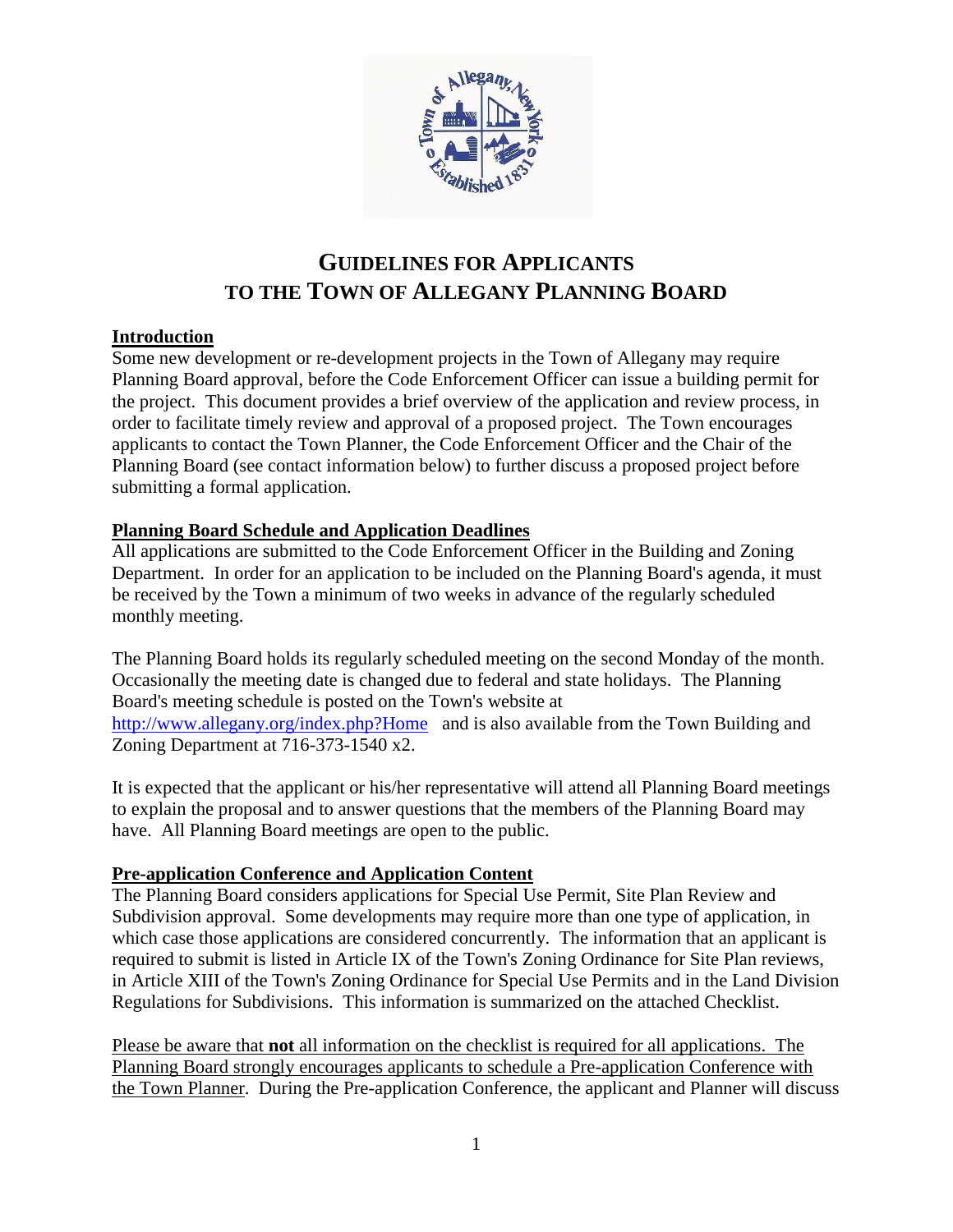the proposed application, and the Planner will determine, on a preliminary basis, what information will be required for a particular application. Depending upon the scope of the proposed project, other Town officials, such as the Chair of the Planning Board, the Code Enforcement Officer, Town Engineer and/or Town Highway Superintendent, will be invited to attend the Pre-application conference.

The Pre-application Conference is not a requirement for application. It is an optional step that is intended to help the applicant to develop a complete application prior to submittal. The Preapplication Conference will identify the information that is needed for a particular project, allowing the applicant to prepare only that material. The Pre-application Conference will also facilitate the Planning Board's review of the project by ensuring that the applicant can provide a complete application at the beginning of the process.

## **SEQR Review and Other Agency Involvement**

New York State law requires the Planning Board to conduct SEQR review (State Environmental Quality Review) of a proposed project's impacts before the Board can make a decision on the application. For most projects, this review is completed by the Planning Board after the applicant submits a brief description of the project on forms mandated by New York State. However, large-scale projects may require more in-depth SEQR review, including in some cases the preparation of an Environmental Impact Statement.

The Pre-application Conference also provides an opportunity to discuss the scope of SEQR review that may be required. In addition, during the Pre-application Conference, the Town Planner will be able to identify other governmental agencies, if any, from which approval may be needed. Agencies that may be involved in a project include the Cattaraugus County Health Department, Cattaraugus County Planning Board, NYS Department of Transportation, and NYS Department of Environmental Conservation

If other agencies have approval over portions of a project, it is the policy of the Planning Board to obtain comments from those agencies before the Planning Board makes a decision on the application, through a coordinated SEQR Review. When multiple agencies and jurisdictions are involved, a coordinated SEQR review process is advantageous to the applicant by allowing all involved agencies to participate in the SEQR review process at one time, rather than having each agency conduct its own SEQR review.

## **Planning Board Review of Applications**

When the Planning Board receives an application, the Board reviews the application and makes a decision in a timely manner. The time that it takes the Board to review an application will vary, based on the type of application, the scale of the proposed project, and the adequacy of the information that the applicant submits with the application. New York Town Law establishes timeframes during which the Planning Board must make certain determinations; however, there are no timeframes that apply to applicants.

When an application is placed on the Planning Board's agenda, the Planning Board will review the application, using the following steps. Not all steps may be completed at the same meeting: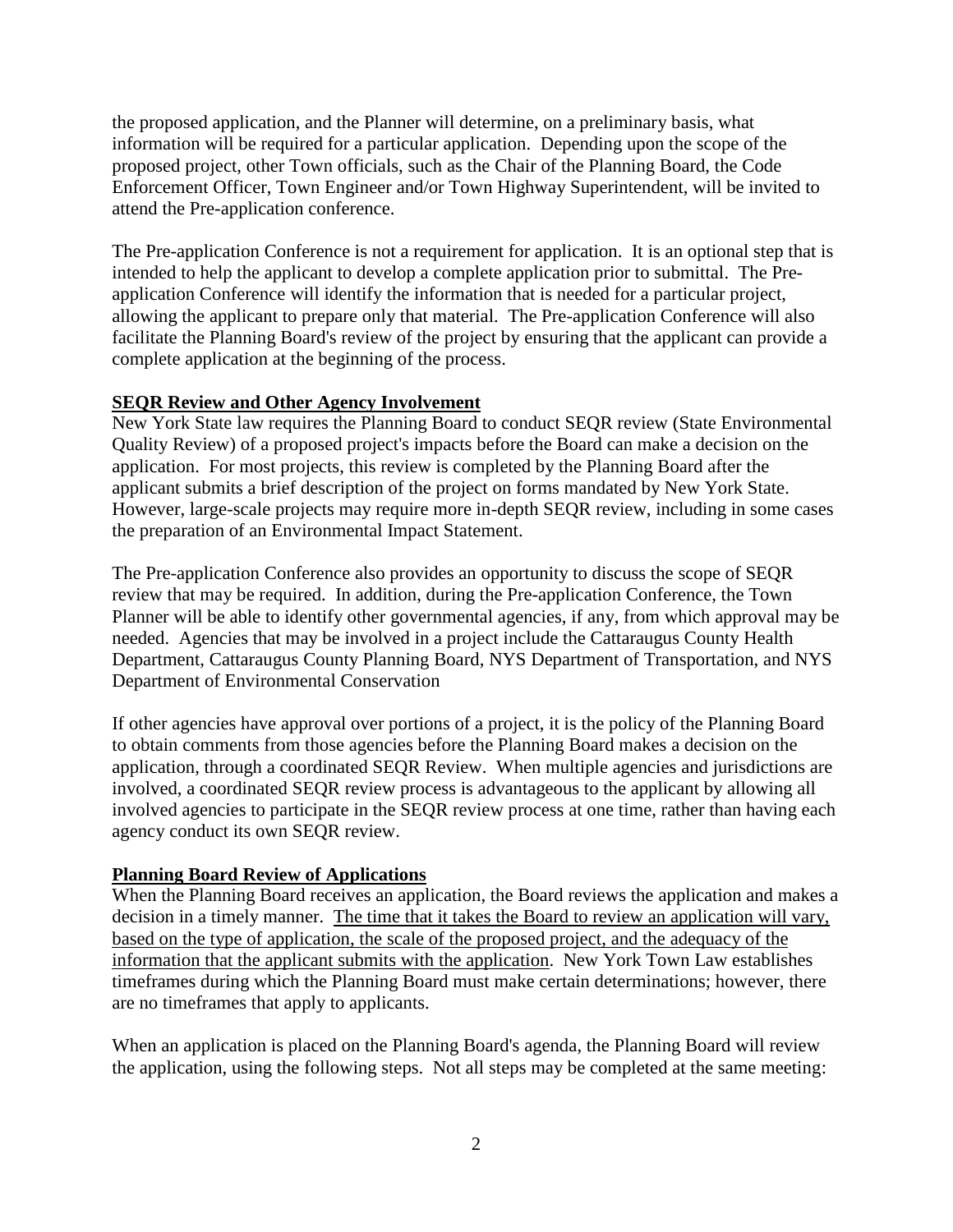- 1. The Planning Board will review the application to gain an understanding of the proposed project and to determine if any other information is needed in order for the Board to make a decision on the application.
- 2. Some applications are required by NYS law to be referred to the Cattaraugus County Planning Board for review and recommendation, before the Town Planning Board may make a decision on the application. Generally this referral is made after the Planning Board determines that the application submitted by the applicant is adequate.
- 3. The Planning Board will conduct SEQR review.
- 4. When the Planning Board deems an application to be "complete," \* the Board will schedule a public hearing, if one is required. If no public hearing is required, the Board will evaluate the application based on the criteria for approval contained in the Town's Zoning Ordinance and/or Land Division Regulations.
- 5. The Planning Board makes a decision on the application.

\* In order for an application to be deemed "complete", the applicant must have provided all information requested by the Planning Board, and the Planning Board determines that the information is adequate, and the Planning Board must have completed SEQR review of the proposed project.

**CONTACT INFORMATION** For further information, please contact:

## **Town Planner**

**CEO (Code Enforcement Officer)** Jerry Dzuroff 716-373-1540 x2 **alleganyceo@yahoo.com**

**Chair, Planning Board** Frank R. DeFiore **planningboardtownofallegany@yahoo.com**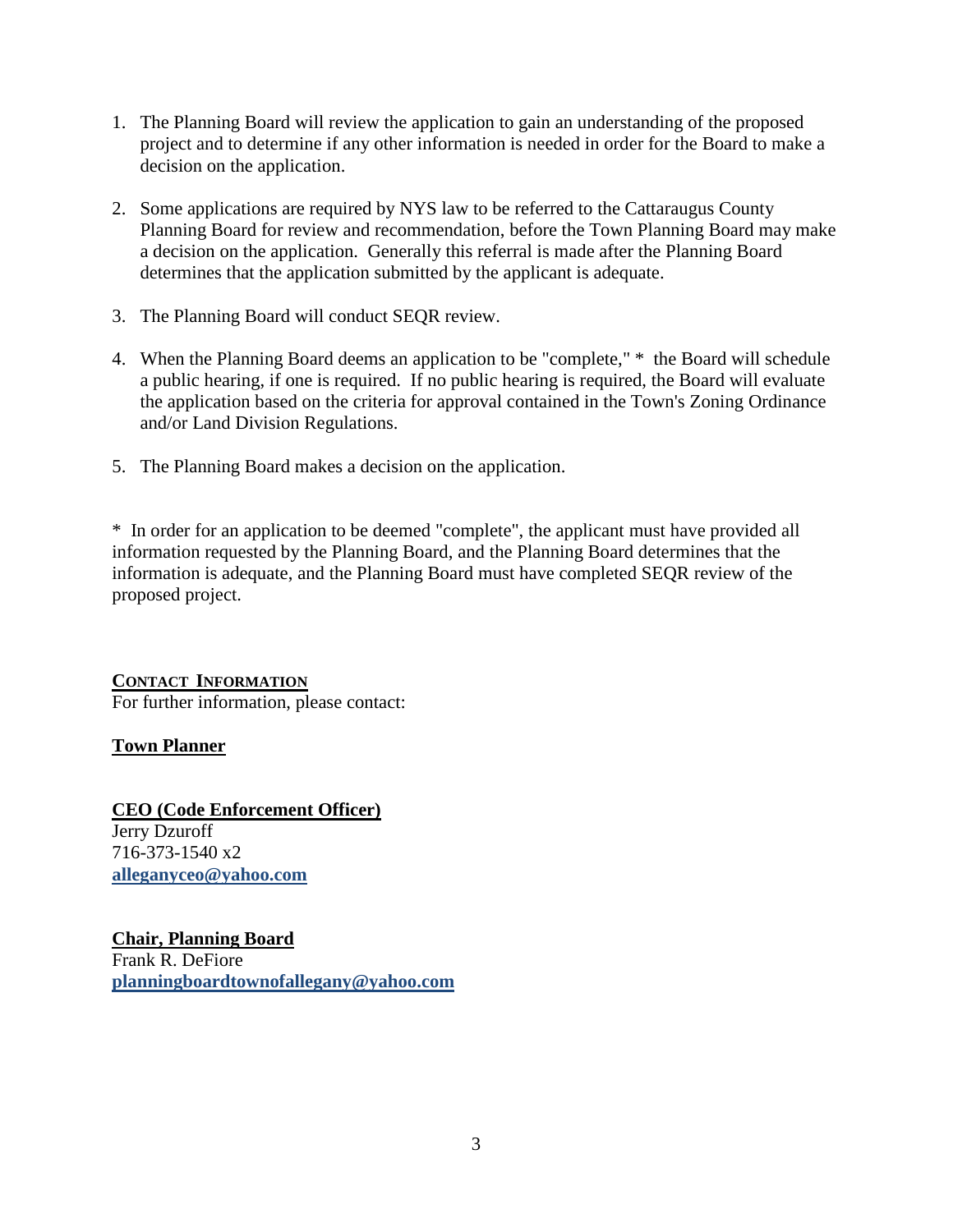

### **CHECKLIST FOR APPLICANTS**

The Zoning Ordinance requires that an applicant prepare and provide the following information for applications to the Planning Board. However, not all information is needed for all applications. During the Pre-application Conference, Town Staff will identify the items from the list below that should be provided at the time of the application. Note, however, that the Planning Board may require additional information during its review.

- $\Box$  1. Name, address and contact information for the applicant and the applicant's representative(s), if any. In the event that the property owner is not the applicant, a letter from the property owner giving the applicant permission to make the application shall be required.
- $\Box$  2. A map, with north arrow and scale, identifying the site in relation to adjoining public roads and the neighborhood in which it is located. The address and tax map number of the project site shall be provided.
- $\Box$  3. A scaled map (or maps) of the site, with a north arrow and date, showing existing site conditions, prior to demolition of any existing structures and any grading. The map(s) shall be at a size and scale adequate to show site conditions. The map(s) shall show:
	- $\Box$  a. The boundaries of the site and the lot size (area).
	- $\Box$  b. Any easements of record or known prescriptive easements.
	- $\Box$  c. Topography with contours shown at intervals of not more than five feet.
	- $\Box$  d. Type and location of major trees or significant areas of vegetation.
	- $\Box$  e. One hundred year floodplain, known springs and seep areas, ponds, wetlands, and streams.
	- $\Box$  f. Existing roads, fences, and drainage facilities.
	- $\Box$  g. Location of public utility facilities and associated easements.
- $\Box$  4. Proposed Site Plan, on one or more scaled maps, with a north arrow and date. The map(s) shall be at a size and scale adequate to show proposed site features and structures. The site plan shall show: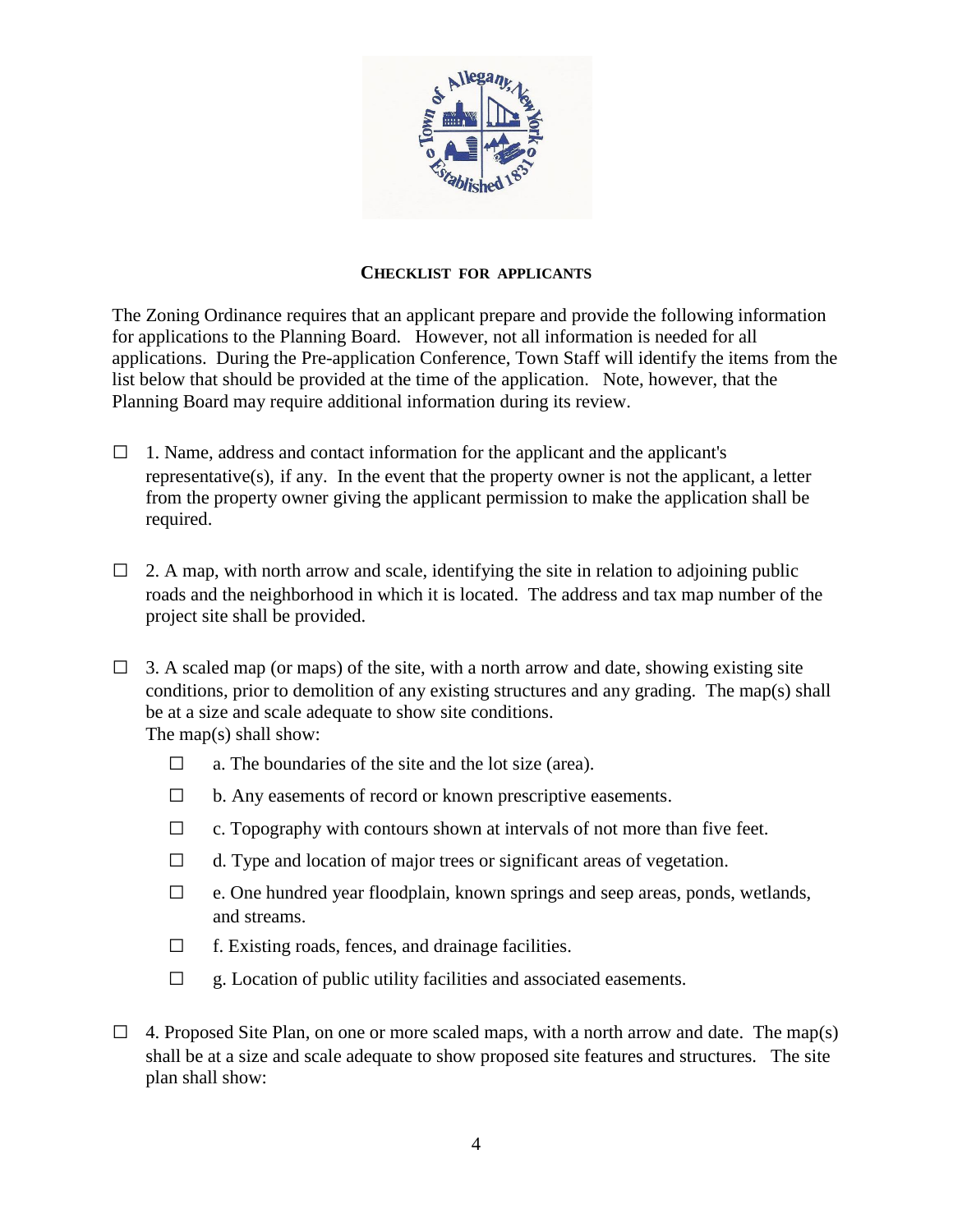- □ a. Required yard setbacks, from the Zoning Ordinance.
- $\Box$  b. Location and proposed use of all buildings and structures.
- $\Box$  c. Location of all proposed site improvements, such as plazas, tennis courts, pools, and similar facilities.
- $\Box$  d. Driveways, parking areas, new and existing roads and any other circulation features, including access to existing public roads.
- $\Box$  e. Pedestrian circulation system, including proposed sidewalks and crosswalks.
- $\Box$  f. Proposed location of new (or existing) utility services or relocated utility services, including easements, if necessary.
- $\Box$  g. Location of outdoor storage, if any.
- $\Box$  h. Location of garbage dumpsters, loading docks, stacking lanes, and similar features.
- □ i. Location and proposed use of open space and/or recreation areas, if any. The proposed ownership and the parties responsible for long-term maintenance of these areas shall be identified.
- $\Box$  5. Drainage and Grading Plan showing existing and finished contours and grades, the location of any slopes of five (5) percent or greater, stormwater runoff management plan, and proposed erosion control measures (a Stormwater Pollution Prevention Plan prepared in accordance with NYSDEC regulations shall be adequate to meet this requirement).
- $\Box$  6. Proposed water supply plan, including location of new waterlines, if proposed; location of tie-in to existing water system; design and construction materials of public facilities; and location of fire lanes and hydrants. A description and explanation of the system should be included, if necessary.
- $\Box$  7. Proposed sanitary sewerage disposal system including location of new lines, if proposed; location of tie-in to existing system; and design and construction materials of public facilities. A description and explanation of the system should be included, if necessary.
- $\Box$  8. To-scale floor plans and elevations of proposed buildings and structures, showing all architectural features, including design, colors, materials, and height. For large-scale projects, the Planning Board may require renderings showing the proposed project in relationship to adjacent properties.
- $\Box$  9. Landscaping Plan, including planting schedule. The Landscaping Plan shall show all proposed fences and/or retaining walls, including height and construction materials. The Landscaping Plan shall include proposals for buffer areas, if any.